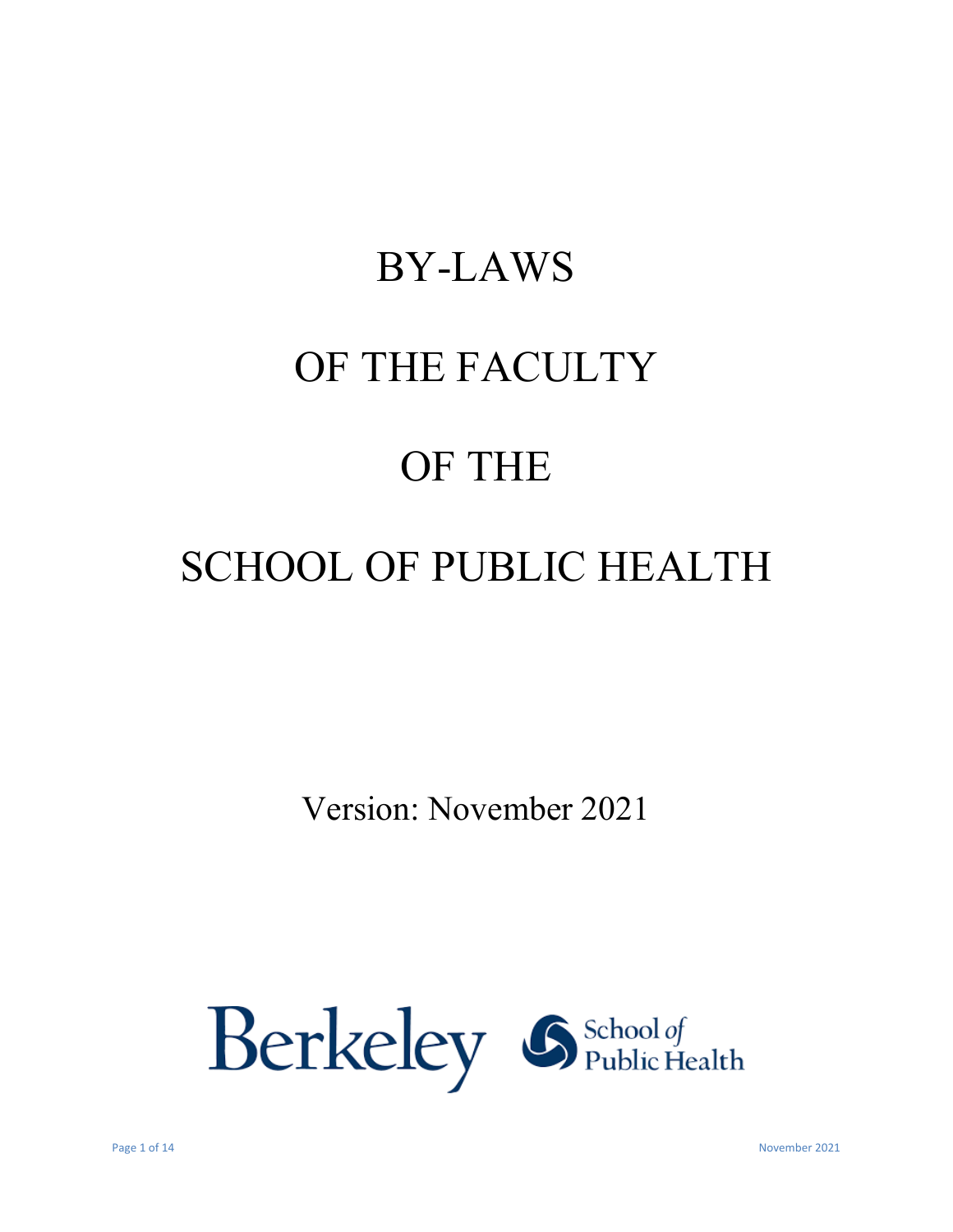# **Faculty of the UC Berkeley School of Public Health By-Laws**

#### **PART I – FUNCTIONS**

The Faculty of the UC Berkeley School of Public Health (SPH) participates in the administration of the department through the duties, powers and privileges of the Academic Senate pe[r Standing Order 105.2](http://regents.universityofcalifornia.edu/governance/standing-orders/so1052.html) of the Regents of the University of California[, Legislative Ruling \(LR\) 4.84,](https://senate.universityofcalifornia.edu/bylaws-regulations/appendix2.html) and Berkeley Division By-Law [60.](https://academic-senate.berkeley.edu/bylaws/60-faculty-government) Those duties, powers and privileges include authority and supervision over courses and curriculum; determination of conditions for admission, certificates and degrees; instructional performance of non-Senate faculty; and academic (research, teaching, and service) performance of Senate Faculty. As an agency and committee of the Berkeley Division of the Academic Senate, the SPH advises on matters pertaining to the administration of SPH that are relevant to its mission and the mission of the University. Accordingly, the SPH Senate Faculty make decisions on matters falling under the authority of the Academic Senate and advises the SPH Dean on other relevant matters related to academic planning and resource allocation. The academic governance of graduate programs of the UC Berkeley School of Public Health is conducted by the Senate Faculty of the School but are subject to the policies and rules of the Graduate Council of the Berkeley Division as described in Senate [By-Law 330.](https://senate.universityofcalifornia.edu/bylaws-regulations/bylaws/blpart3.html#bl330) Administration of undergraduate public health degrees is also governed by SPH Senate Faculty but are subject to the policies and rules of the [College of Letters and Sciences.](http://guide.berkeley.edu/undergraduate/degree-programs/public-health/) The Senate Faculty is responsible to the Assembly of the Academic Senate, and conducts its business in a manner consistent with the By-laws of the [Berkeley Division of the Academic Senate.](https://academic-senate.berkeley.edu/resources/manual)

# **PART II – MEMBERSHIP**

For the purposes of the shared governance and administration of the School, members of the SPH Faculty include all Academic Senate Faculty per Berkeley Division Senate [By-Law 64.](https://academic-senate.berkeley.edu/bylaws/64-faculty-membership) However, both Senate Faculty and non-Senate faculty constitute the membership of the SPH faculty, overall. Voting practices are subject to the restrictions outlined below (Part VII.B). The Dean of the SPH, Executive Vice Chancellor and Provost, Chancellor at UC Berkeley, Chancellor at UC San Francisco, and the President of the University of California are all ex-officio (non-voting) members of the SPH Faculty.

# **PART III – AMENDMENTS TO BY-LAWS**

Consistent with the Berkeley Academic Senat[e By-Law 160,](https://academic-senate.berkeley.edu/bylaws/160-voting-requirements) enactment, amendment, or repeal of departmental by-laws requires a two-thirds vote of the Senate Faculty among those present in a given departmental meeting and/or those voting by electronic ballot. Written notice of amendment must be sent to each member of the Faculty at least 10 instruction days prior to the meeting at which the amendment is to be moved. No amendment can be made that is inconsistent with legislation adopted by the campus or system-wide Academic Senate. All other business requiring a vote must pass by a majority of the votes cast. Abstentions are not used in the calculation of the two-thirds vote required for approval/amendment/repeal of by-laws (i.e., not in numerator or denominator).

#### **PART IV – OFFICERS**

- **Faculty Chair:** The Chairperson serves for a term of one year beginning July 1<sup>st</sup> and ending on June 30<sup>th</sup>. The Vice Chair automatically assumes the Chair following their term as Vice Chair.
- **Faculty Vice Chair:** The Faculty Council annually elects a Vice Chairperson at the end of the spring semester from its current membership for the term of one academic year beginning July  $1<sup>st</sup>$ and ending on June 30<sup>th</sup>. The Vice Chair automatically assumes the Chair at the completion of the term.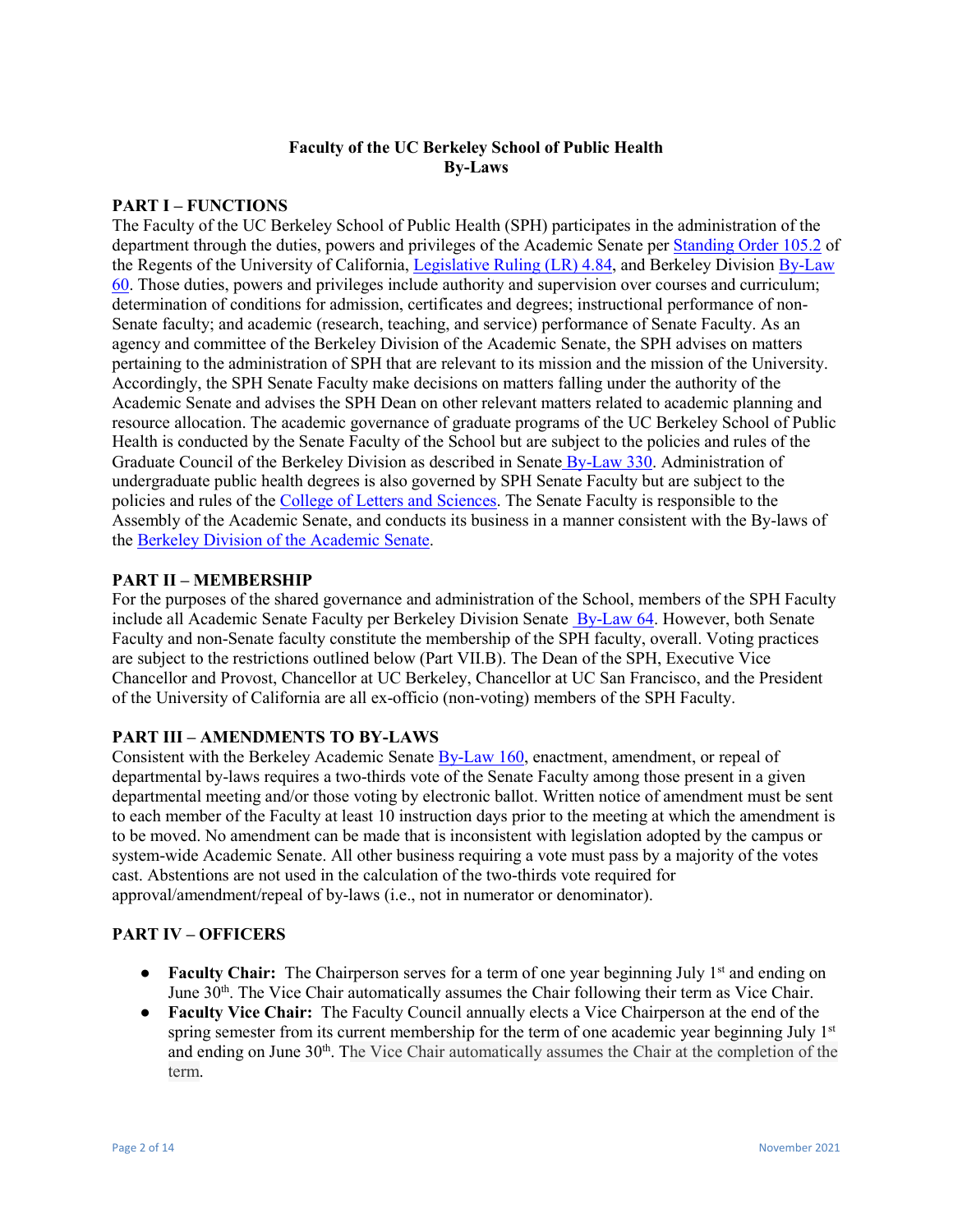● **Faculty Officers:** At-large members will be elected by means of a confidential ballot. Each spring, divisions with a seat approaching its term limit will be asked to provide a slate of nominees (See Part IV.B below). Elections will occur every spring semester. In the event that an elected officer or other member of the Faculty Council is unable to serve, a special election to fill the vacancy will be held within 30 days of notification of such event. Terms will be for two years, with three to four members being replaced during alternating years to maintain the institutional memory on the FAC and continuity between years (see below).

# **PART V – FACULTY COUNCIL**

# A. Charge

The Faculty Council (FAC) is the executive body of the SPH Faculty. The FAC considers matters of general concern to the SPH faculty (Senate and non-Senate faculty) and makes decisions with respect to matters delegated to it by the Faculty pursuant to these By-Laws and per Standing Order 105.2 of the Regents of the University of California and Berkeley Division By-Law 60. With the exception of personnel matters, FAC will opine and make final decisions by simple majority vote after consultation with the Senate and non-Senate SPH faculty in divisional meetings, and pursuant to an advisory vote, where appropriate. The FAC receives reports from the Standing Committees of the Faculty (see below) and either recommends action to the SPH Dean or takes final action by simple majority vote, as stipulated in these By-laws.

FAC has discretion to send some (but not all) non-personnel matters to the full Faculty for a vote (either advisory or final vote). Additionally, upon request by at least 10 of the eligible voting members of the Senate Faculty, a request may be made to FAC that a given administrative matter be brought to the full Senate Faculty body for a final vote in lieu of a final vote by just the FAC. Procedurally, FAC will inform the broader SPH faculty of upcoming votes at least 5 days prior to the vote at FAC, to allow time for this request to be made. If such request is made, the matter shall come before the SPH Faculty at the next regularly scheduled departmental faculty meeting.

#### B. Voting and non-Voting Members

The following are voting members of the Faculty Council: six at-large members elected by the Senate Faculty, one representing each SPH Division (with the Chair and Vice Chair being included among these six voting members). All voting members must be senate faculty. Representatives of the Joint Medical Program (JMP), Teaching Research Advisory Committee (TRAC), Staff Advisory Committee (SAC), as well as three students (representing the masters, doctoral and undergraduate programs) are non-voting members of the FAC [\(LR 12.75 and 5.67\)](https://senate.universityofcalifornia.edu/bylaws-regulations/appendix2.html). Graduate student representatives are appointed to the FAC by the SPH Student Government officers. The undergraduate student representative is selected by the Undergraduate Student Affairs Officer. All elected/appointed non-voting members may provide an advisory vote. At-large members are elected to two-year terms. Student and TRAC representatives are elected to one-year terms. Ex-officio non-voting members include the: Dean of the SPH, Executive Associate Dean of the SPH, Associate Dean for Research, Assistant Dean of Student Services, Chief of Diversity, Equity, Inclusion & Belonging (or Equity Advisor), Head Mentor, Chair of the Academic Personnel Committee (APC), Chair of the Educational Policy and Curriculum Committee (EPCC), and Chair of the Undergraduate Management Committee (UGMC). The Chair of the Faculty may extend invitations for specified FAC discussions to the following representatives: Alumni Board, Policy Advisory Council, persons from the community, public health professionals, Chairpersons of other standing or Ad Hoc committees, Chief Financial Officer, and Chief of Staff. These representatives may be invited to participate in selected discussions at the Chair's discretion but do not have voting rights.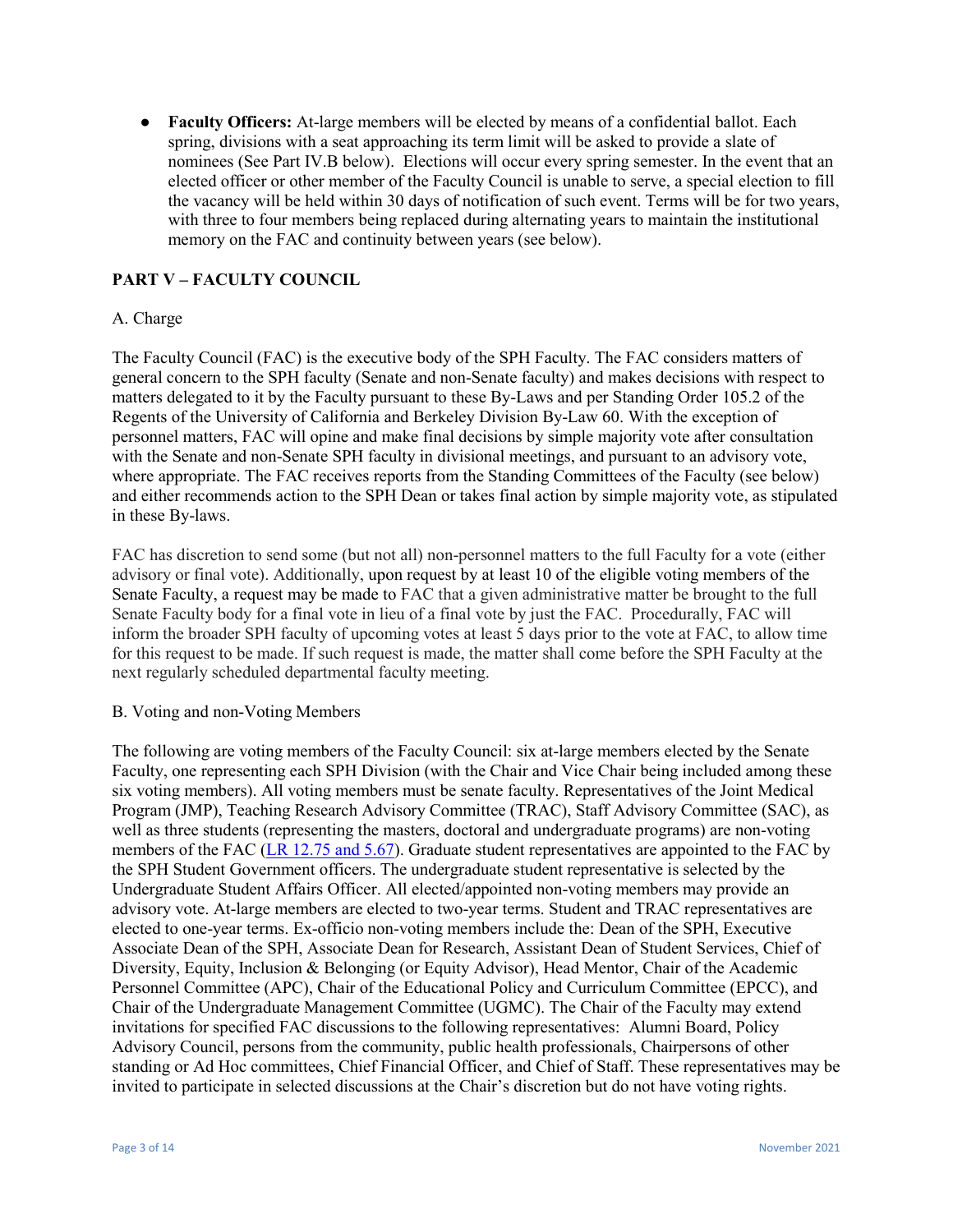#### C. Elections

The Faculty Council functions as an elections committee. At least 7 days prior to elections, a ballot will be distributed to the Senate Faculty stating each nominee's divisional affiliation. The slate should include at least one nominee from each division which does not have a returning elected member. Each eligible Senate faculty member may vote for one nominee in each division whose representative is being elected. Voting will take place via a secure web-based voting system administered by the administrative assistant to the FAC.

# D. Meetings

Meetings of the FAC occur monthly during the academic year (August - May). Sixty percent (5) of the voting members of the FAC are required for a quorum (i.e., number of members required to conduct the business of the group and for voting). A special meeting of the FAC may be called at any time by the Faculty Chair. A special meeting may also be called by the Faculty Vice Chair, on behalf of the Chair, upon the written petition of one-third of the voting members. The call to a special meeting must be sent to all FAC members at least five days of instruction prior to the meeting.

**Note:** Appointments to Standing and Ad Hoc Committees of the Faculty are made by the Chair of the Faculty following consultation with the Dean.

# **PART VI – DEPARTMENTAL FACULTY MEETINGS**

The business of the SPH is conducted during departmental meetings. Meetings of the Faculty shall be held at least once per month during the academic year (August - May). Unless noted otherwise, meetings are for Senate and non-Senate faculty, and Emeritae/i faculty (see Appendix I & II) per Legislative Ruling 12.75 and 5.67, Senate **By-Law 35.C.2**. A special meeting of the faculty may be called at any time by the Faculty Chair or the Vice Chair when the Faculty Chair is absent. A special meeting will be called by the Faculty Chair or Vice Chair upon the written petition of one-third of voting members (Senate Faculty). The call to a special meeting must be sent to all faculty members at least five days of instruction prior to the meeting.

- 1. Quorum: The presence of sixty percent of the voting (Senate) members constitutes a quorum.
- 2. Order of Business: The order of business at meetings of the Faculty is:
	- Adoption of Minutes from the meeting one month prior
	- Order of Agenda
	- Chair Updates
	- Current Business
	- New and/or Upcoming Business

The regular order of business at meetings of the faculty may be suspended at any meeting by a two-thirds majority of voting members present. At least one meeting per semester should include a report of the Dean and Associate Deans and reports of standing committees. Minutes of previous meeting and all other background materials should be circulated at least 3 instructional days prior to the meeting. This may include written reports of standing committees and, when required, of special and ad hoc committees as well as announcements from the Dean and Associate Deans, and Division Heads.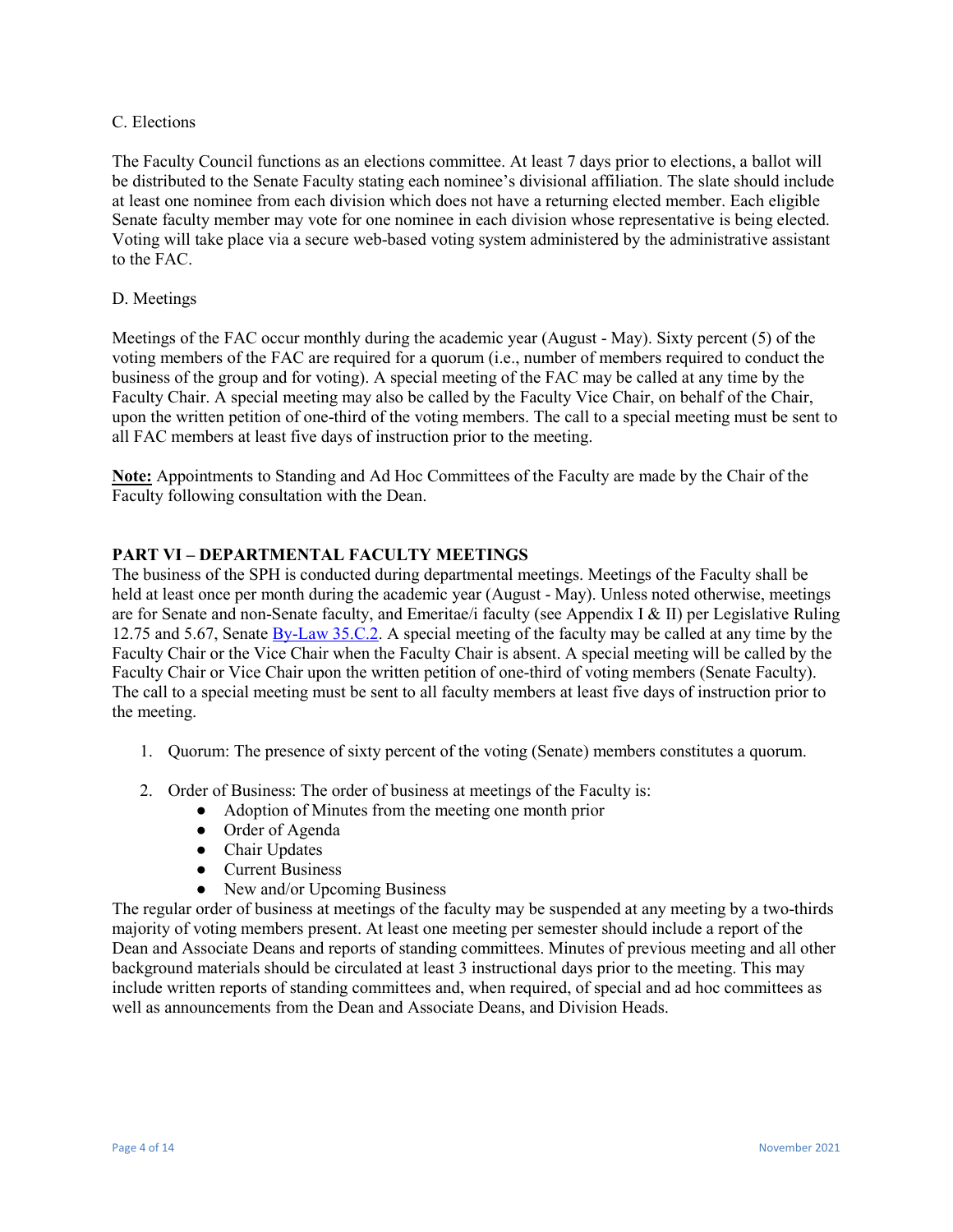# **PART VII – VOTING PRIVILEGES AND PROCEDURES**

# A. Voting Privileges Regarding Non-Personnel Business

In accordance with Academic Senate By-Laws, non emeritae/i Academic Senate members have the privilege of notice of meeting, access to materials, the floor, speaking at meetings and voting regarding substantial non-personnel related matters. (LR, 5.67, 7.06, & 12.75; Senate By-Law 35.C.2, 55 & 60).

SPH non-Senate faculty have the right to notice of meeting and access to materials, privilege of the floor, participating in discussions and may provide an advisory vote on departmental questions. (LR, 5.67, 7.06, & 12.75; Senate By-Law 35.C.2, 55 & 60)

Emeritae/i faculty who held Academic Senate level positions prior to retirement retain membership in the Academic Senate, and therefore retain the privilege of notice of meeting, access to materials, and privilege of the floor and speaking at meetings regarding substantial non-personnel related questions. However, emeritae/i in active recall appointments regain voting privileges on non-personnel actions during their period of service. A Professor of the Graduate School (PGS) will be deemed to have been recalled to active service for purposes of determining departmental voting rights [\(https://ofew.berkeley.edu/welfare/retirement/professor-graduate-school\)](https://ofew.berkeley.edu/welfare/retirement/professor-graduate-school) (Senate By-Law 55.D).

# B. Voting Procedures Regarding Non-Personnel Business

Discussion and voting of departmental questions will be incorporated into a regular faculty meeting. Any proposals requiring a vote must be submitted to the Faculty Chair and Dean at least five instructional days prior to the vote. The Dean will retain the right to approve the agenda for faculty meetings and may request a delay in discussion and vote should other motions or actions take precedence. Any written reports or documents relevant to a faculty vote, including reports from ad-hoc and search committees, must be distributed to voting members with at least two instructional days advance notice. Prior to voting, the full SPH faculty (i.e., Senate faculty, non-Senate faculty, and recalled Emeritae/i Academic Senate faculty) shall discuss the action under consideration.

# C. Discussion of Academic Personnel Actions

In accordance with Academic Senate By-Law 55, non emeritae/i Academic Senate members at the appropriate rank have the privilege of notice of meeting, access to materials, attending meetings (i.e., privilege of the floor), and participating in discussions regarding proposed threshold personnel actions (e.g., new appointments, promotions, and other specified personnel actions under consideration). Standard [By-Law 55.B](https://senate.universityofcalifornia.edu/bylaws-regulations/bylaws/blpart1.html#bl45) rules pertaining to participation in case discussions, access to case materials, and voting based on rank apply<sup>[1](#page-4-0)</sup>. See Appendix IV for further details. The discussion of threshold cases for Academic Senate titles will be limited to eligible Academic Senate professors. All cases that involve removal of the Acting modifier shall be treated as promotions to the rank in question.

However, for new Academic Senate appointment cases, non-Senate faculty are invited to participate in the faculty meeting discussion; as needed, this may be followed by a discussion among the Academic Senate faculty. Standard By-Law 55.B rules pertaining to non-Senate participation in new Senate appointment case discussions, access to case materials, and voting based on rank apply.

<span id="page-4-0"></span><sup>&</sup>lt;sup>1</sup> Two examples:

<sup>1.</sup> Senate professors at the rank of full professor are entitled to privilege of meeting notice, access to case materials, privilege of the floor and may vote on cases where an associate professor is being considered for promotion to the rank of full professor.

<sup>2.</sup> Senate professors at the ranks of associate and full professor are entitled to privilege of meeting notice, access to case materials, privilege of the floor and may vote on cases where an assistant professor is being considered for promotion to the rank of associate professor).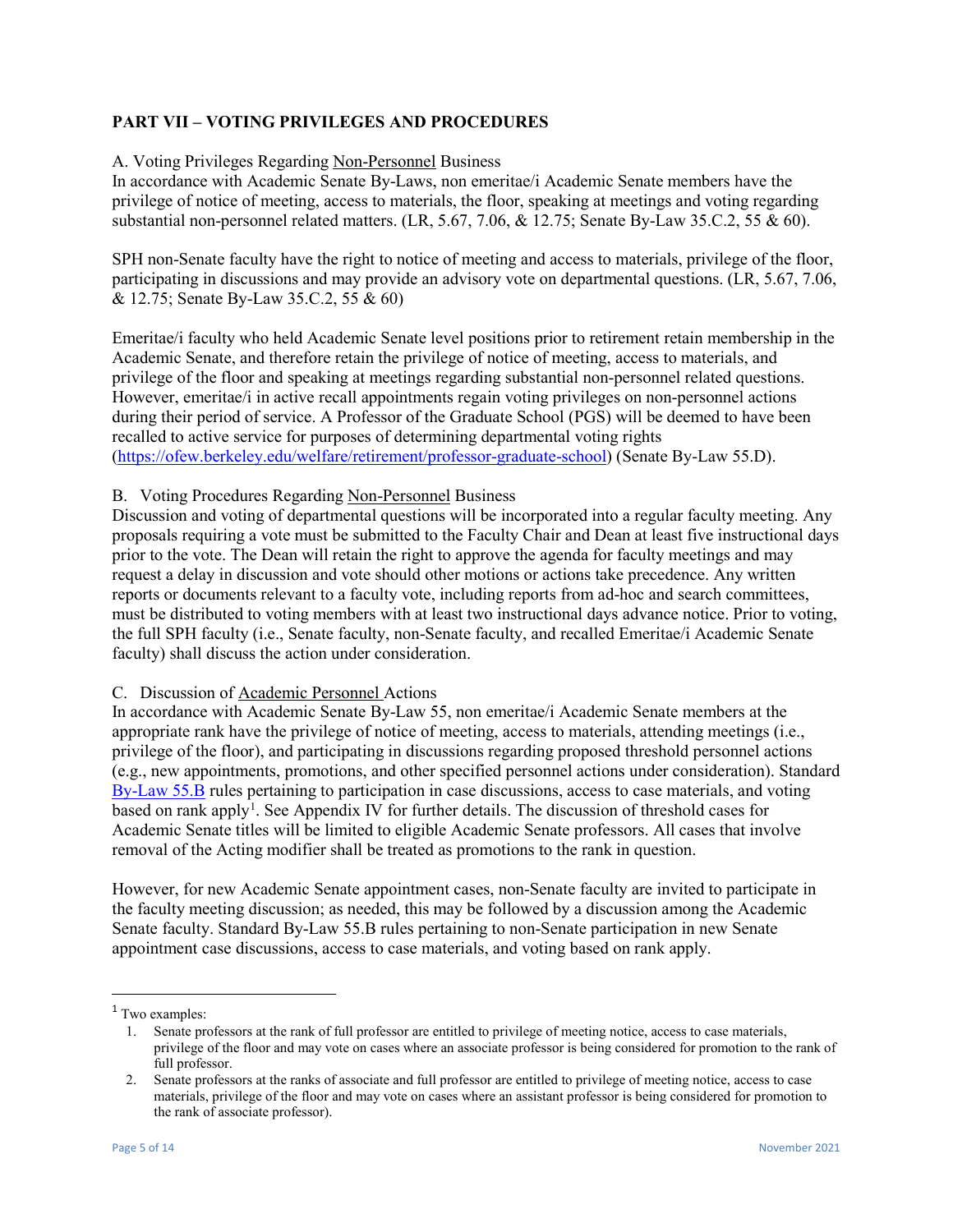When non-Senate faculty threshold cases will be discussed, non-Senate faculty are invited to participate in the initial open discussion portion of the case discussion (LR 7.06). Non-Senate faculty will be asked to leave for the second portion of the discussion to provide time for the Academic Senate faculty to discuss the case. Standard By-Law 55.B rules pertaining to participation in case discussions, access to case materials, and voting based on rank apply.

Emeritae/i in active recall appointments may participate in review and discussion of personnel questions and make their opinions known to the voters, but do not have the right to vote on such cases.

# D. Voting on Academic Personnel Actions

In accordance with Academic Senate By-Law 55, non emeritae/i ladder-rank Academic Senate members and non-ladder rank Academic Senate members at the rank of associate and full have voting privileges regarding proposed threshold personnel actions (e.g., new appointments, promotions, and other specified personnel actions under consideration), as stipulated in Appendix IV. In spring 2018 SPH tenured Academic Senate faculty voted by two-thirds majority to extend voting privileges on appointments that confer membership in the Academic Senate (i.e., new appointments at any rank) to ladder-rank assistant professors and non-ladder rank Academic Senate professors (i.e., Professor-In-Residence and Professor of Clinical) at the rank of associate and full. In spring 2019 SPH tenured Academic Senate faculty voted by two-thirds majority to extend voting privileges on appointments that confer membership in the Academic Senate (i.e., new appointments at any rank) to Academic Senate professors (i.e., Professor-In-Residence and Professor of Clinical) at the rank of assistant. See Appendix IV for further details.

Non-Senate faculty may provide an advisory vote to be forwarded to campus reviewers in conjunction with the case, separate from the departmental letter (Senate By-Law 35.C.2, LR 12.75, LR 7.06). Standard **By-Law 55.B** rules pertaining to eligibility based on rank apply.

Emeritae/i in active recall appointments do not retain voting privileges regarding personnel matters.

# E. Academic Personnel Voting Procedures

After the Faculty discussion of the proposed personnel action, a secret ballot will be conducted for all cases that require a vote. A vote may be deferred by the faculty if additional review or discussion is needed.

Mid-Career Appraisal: The voting Faculty (see Part VII.D above) must vote on whether the candidate's prospects for tenure (or promotion for non-ladder rank faculty) are "good," "fair, or "poor", and not simply to accept or reject the recommendation of the departmental ad hoc report.

Final Appraisal (tenure, or promotion for non-ladder rank faculty): Should the tenure/promotion to associate vote be negative, the eligible Senate Faculty will meet a second time to discuss the candidate's prospects for tenure/promotion in the 13th semester, followed by a second secret electronic vote using the "good," "fair," or "poor" vote categories. This may result in a recommendation for deferral of the tenure decision.

# **PART VIII – COMMITTEES**

Standing Committees of the Faculty are provided for in these By-Laws. Members (regular and ex-officio) of the standing committees, unless otherwise noted, are appointed by the Chair of the Faculty following consultation with the Dean for two-year terms. Appointments are to be made before the last faculty meeting in the Spring semester for service in the following year; appointments should be staggered to provide continuity between years. Unless otherwise noted, standing committees (does not include FAC) should have at least two students as full voting members; students are appointed for one-year terms as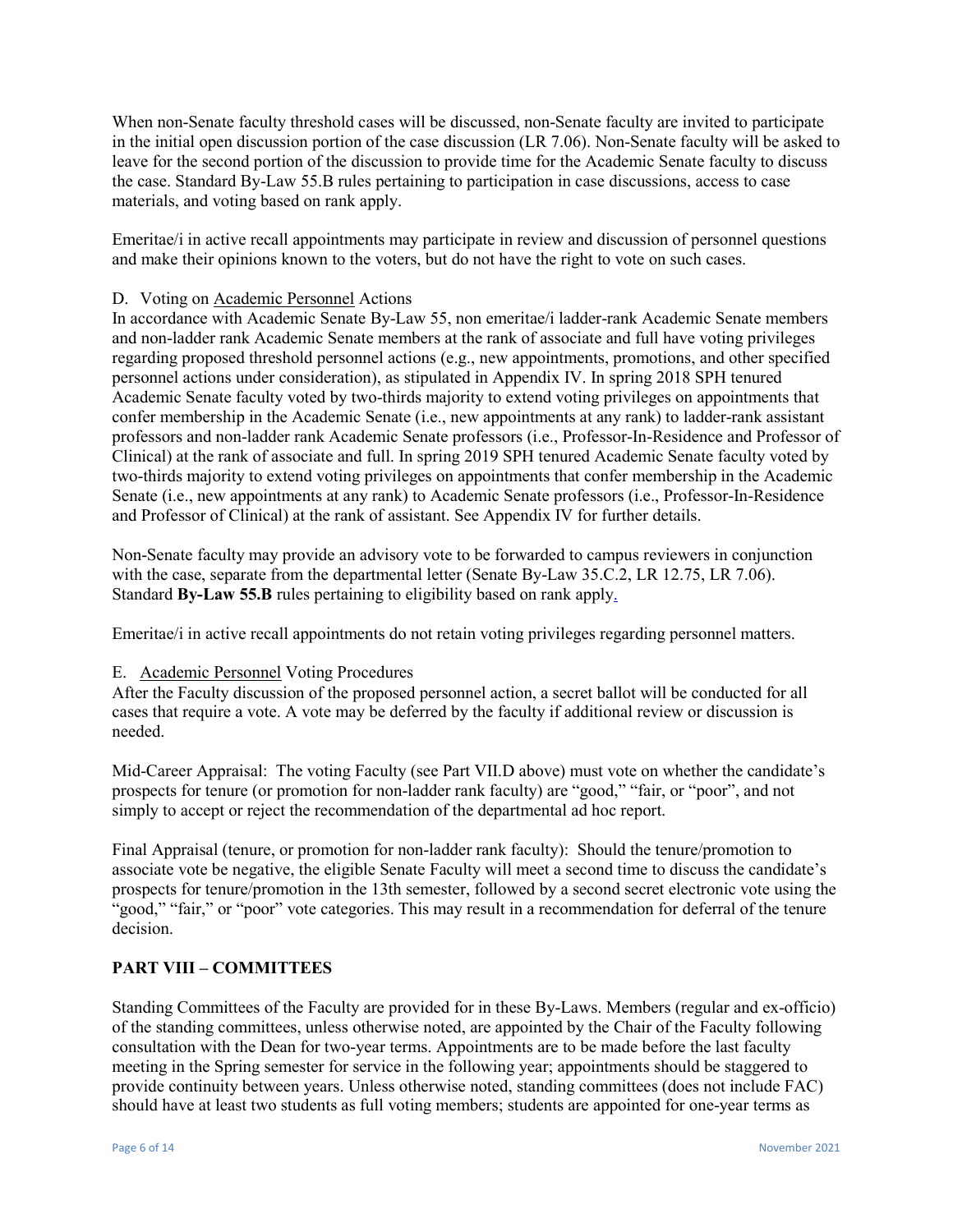described above. Associate Deans and non-Senate persons may serve as members of the standing committees, contingent upon the approval of the FAC Chair.

The Faculty Council may create *ad hoc* committees not provided for in these By-Laws. Appointments to these committees are made by the Faculty Chair. Some examples: *Building Working Group Committee, Equity and Inclusion Committee*

Chairs of standing committees are appointed for one-year terms by the FAC Chair. Committee Chairs will be required to attend FAC meetings at request of the Faculty Council Chair to provide reports once each semester.

# **A. Educational Policy and Curriculum Committee (EPCC).** At the direction of the Faculty Council, the Committee:

- Monitors and evaluates the professional degrees in the School of Public Health
- Recommends policy, criteria and procedures for MPH, DrPH, and joint/concurrent degrees
- Recommends academic prerequisites for entry into degree programs school-wide.
- Monitors the curriculum for degree programs school-wide.
- Reviews and recommends revisions to the Undergraduate, PhD, MPH and DrPH curricula and core courses
- Approves or disapproves proposed new courses or modifications to existing courses
- Submits approved new courses to Senate Committee on Courses of Instruction (COCI)
- Makes recommendations regarding allocation of educational resources
- Includes the Undergraduate Management Committee as subcommittee (see description below)
- Includes the Online Education Faculty Steering Committee as subcommittee (see description below)
- Recommends to the Faculty Council changes in educational policy, changes in the structure of school wide degrees and in the content of core courses for ratification by the School Faculty
- A regular report to the Faculty Council will be provided by the EPCC Chair

**Membership:** The EPCC shall maintain liaison with the Divisions in the School of Public Health. The Committee will include the Program Heads from each master's and doctoral program, and the Chair of the Undergraduate Management Committee, or their proxy (e.g., a single member may represent and vote on behalf of multiple programs). In the event a single program has multiple Heads, that program will still have a single vote. In the event a single faculty person is the Head of multiple programs, that committee member will have multiple votes (for each program represented). Five student members will also be appointed to the Committee from: undergraduate (one), MPH (two), PhD (one), and DrPH (one). Programs as described above and are voting members. The Dean, Associate Dean for Academic Affairs and other Associate, Assistant Deans and FAC Chair are ex officio, non-voting members. Non-SPH Faculty members from Joint or Concurrent Degree Programs are non-voting members and invited on a regular basis at the discretion of the EPCC Chair. An EPCC Chair is appointed during the spring semester prior to the year of service and serves a one-year term. An EPCC Vice-Chair will also be appointed during the spring semester to serve a term of one academic year, and will transition into the EPCC Chair position when that one-year term is concluded.

● **Nominations for Distinguished Teaching Award (DTA).** The EPCC will solicit nominations from the SPH for faculty candidates who are eligible for the UC Berkeley DTA. Nominations will take place early each Fall Semester to meet the first October deadline for DTA. The EPCC will prepare eligible cases for submission to the Academic Senate Committee on Teaching.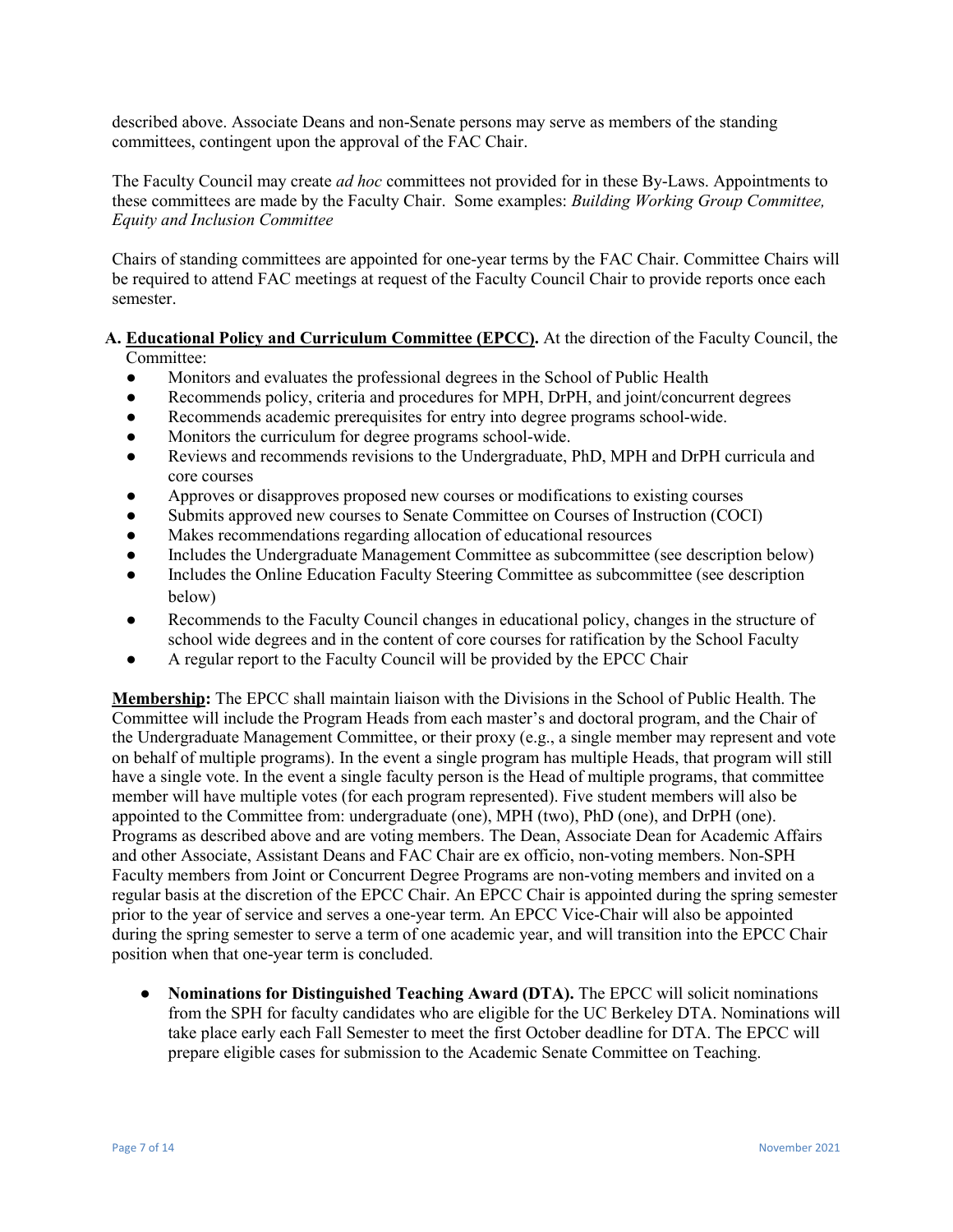# **1. Undergraduate Management Committee (subcommittee of EPCC)**

- Recommends policy, criteria and procedures for undergraduate public health program
- Periodically reviews and recommends program revisions and sets academic prerequisites for entry into the program (public health major)

**Membership:** The Committee will include faculty instructor representatives for each undergraduate public health major core course (ex. PH 150A, B, D and E, as well as PH 14, PH 142, PH 126 and PH 162), or their proxy, as voting members. The Chair will be a faculty instructor for one of the undergraduate public health major core courses and/or the faculty program director of the undergraduate program. One undergraduate student member will be appointed to the Committee as described above. Representatives from the College of Letters and Sciences are ex officio, non-voting members. The Dean, Associate and Assistant Deans are ex officio, non-voting members.

# **2. Online Education Faculty Steering Committee (subcommittee of EPCC)**

- Recommends academic policies for online education for all programs and courses offered by the SPH
- Sets curricular priorities for the On-Campus/Online Professional MPH (OOMPH) program including but not limited to review of proposals for new concentrations and courses presented to EPCC for approval.
- Review faculty FTE involvement in OOMPH and provide oversight for lecturer hiring and review.
- Participates in preparation of reports to campus on progress in the OOMPH program

**Membership:** The Committee will include senate faculty online instructors from each Division (or their proxy) and the OOMPH Faculty leads for each Concentration as voting members. The OOMPH Faculty Director will serve as Chair. One student member will be appointed to the Committee. The Director of the OOMPH program, the Dean, Associate and Assistant Deans are ex officio, non-voting members.

# *\* MPH degree also includes the On-Campus/Online MPH (OOMPH) degree*

- **B. Academic Personnel Committee.** At the direction of the Faculty Council, the Committee:
	- Reviews, monitors and develops academic personnel policies, as necessary
	- Provides advice to the Dean regarding academic personnel issues
	- Provides advice to the Dean regarding specific academic personnel actions upon request
	- Provides advice to the Dean regarding appointment of *ad hoc* committees for faculty advancements and search committees upon request
	- Provides advice on equity and inclusion issues related to academic personnel as needed
	- Assesses and reports annually on faculty salaries by gender and race/ethnicity
	- A regular report to the Faculty Council will be provided by the Committee Chair

**Membership:** The Committee will include one full ladder-rank professor from each SPH division and additional Senate Faculty members, as needed. The committee membership should reflect the academic diversity of the School. The Chair will be a full professor and a Vice-Chair will be appointed from within the committee. Committee members should serve at least two years and rotate off on a staggered schedule. No student member shall be appointed to the Committee.

**C. Student Affairs Committee.** At the direction of the Faculty Council, the Committee: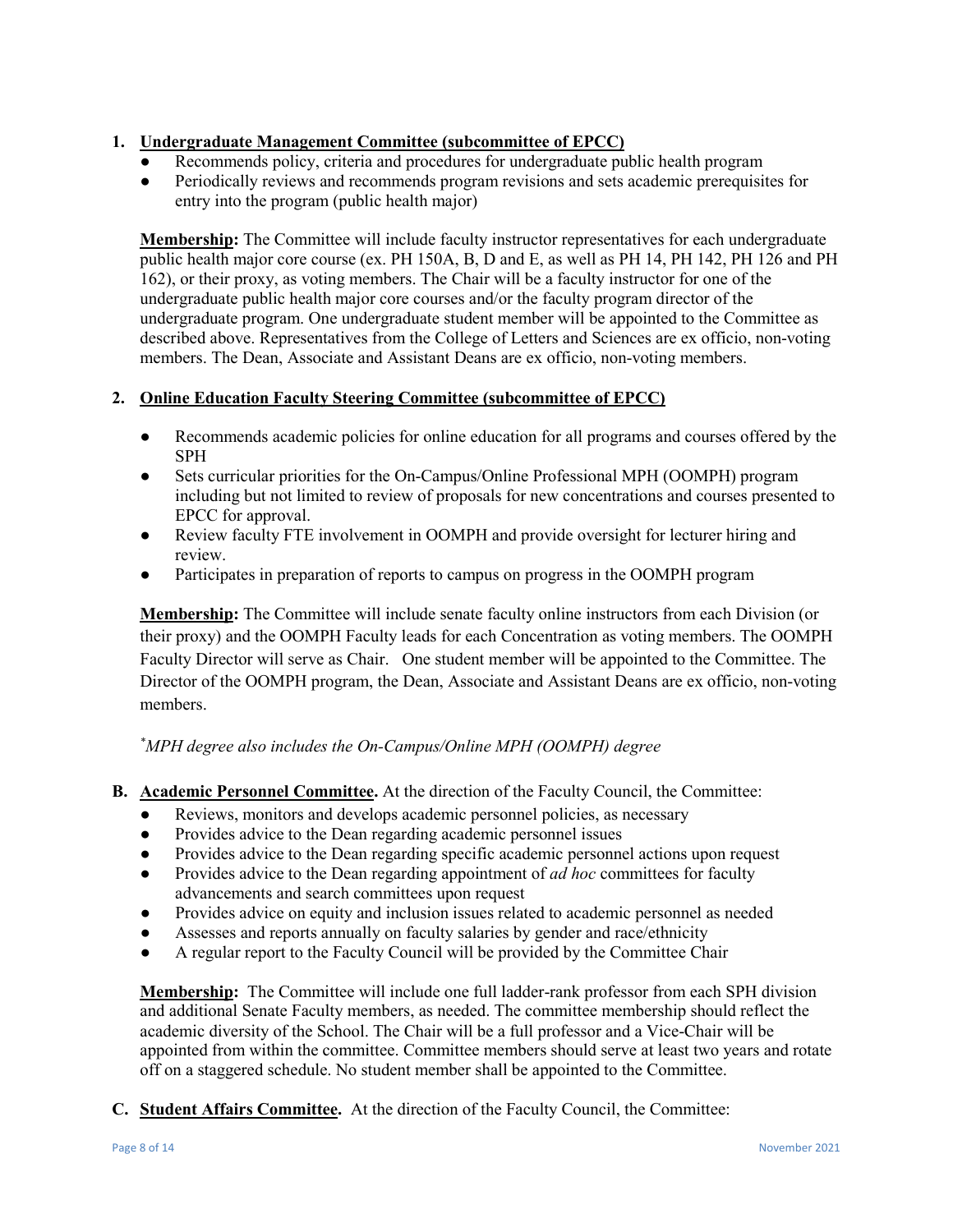- Advises Student Services, including admissions, advising, counseling, and other student support services.
- Advises program faculty representatives during MPH and DrPH admissions, e.g. on policy to emphasize consideration of under-represented minorities (URMs), in consultation with the DREAM ((Diversity Respect Equity Action Multiculturalism) Office and DICE (Diversity, Inclusion, Community and Equity).
- Reviews as needed undergraduate, masters and doctoral admissions that represent **exceptions** to general policy
- Recommends policy, criteria, and procedures by which undergraduate, masters, doctoral students are recommended for available honors, scholarships, and awards
- Recommends policy for overall allocation of all scholarship funds controlled by the SPH
- Recommends policy and procedures by which MPH or DrPH students are placed on probation and/or are dismissed
- Assumes an ombudsperson function for all School of Public Health students (undergraduate, masters, and doctoral), faculty, and staff. It should ensure that appropriate grievance mechanisms exist and are available to the student body as well as to staff and faculty dealing with student conduct issues.

**Membership:** The full committee or a sub-committee will be appointed and convened at the direction of the Faculty Council only on an as-needed basis.

If matters arise that require a vote then the full committee will be appointed, to consist of: A faculty member from each SPH division (or their proxy) and at least two faculty members representing the interdisciplinary programs will serve on the Committee as voting members. Three student members will also be appointed to the Committee from the undergraduate (one), MPH (one) and DrPH (one) programs. The dean, FAC Chair, associate deans, and assistant deans are ex officio, non-voting members. When convened, an annual report to the Faculty Council will be provided by the Committee Chair.

**Note:** The UC Berkeley Graduate Division is responsible for policy and procedures related to admissions, probation and dismissal for PhD students in programs that are operated under the aegis of the Graduate Division.

# **PART IX – RULES OF ORDER**

The rules contained in Robert's Rules of Order shall govern the faculty in all cases in which they are applicable.

**Note:** Individual programs manage application review and admissions for undergraduate, masters and doctoral degrees. The Faculty Council Chair does not appoint faculty program directors or admissions committee members.

**Note:** Application review and admissions for the school-wide degree programs (i.e., MPH and DrPH degrees) are managed by their respective individual program committees (e.g., HSB MPH, Epi/Bio MPH). Committees for MPH, OOMPH and DrPH admissions are not appointed by the Faculty Council Chair.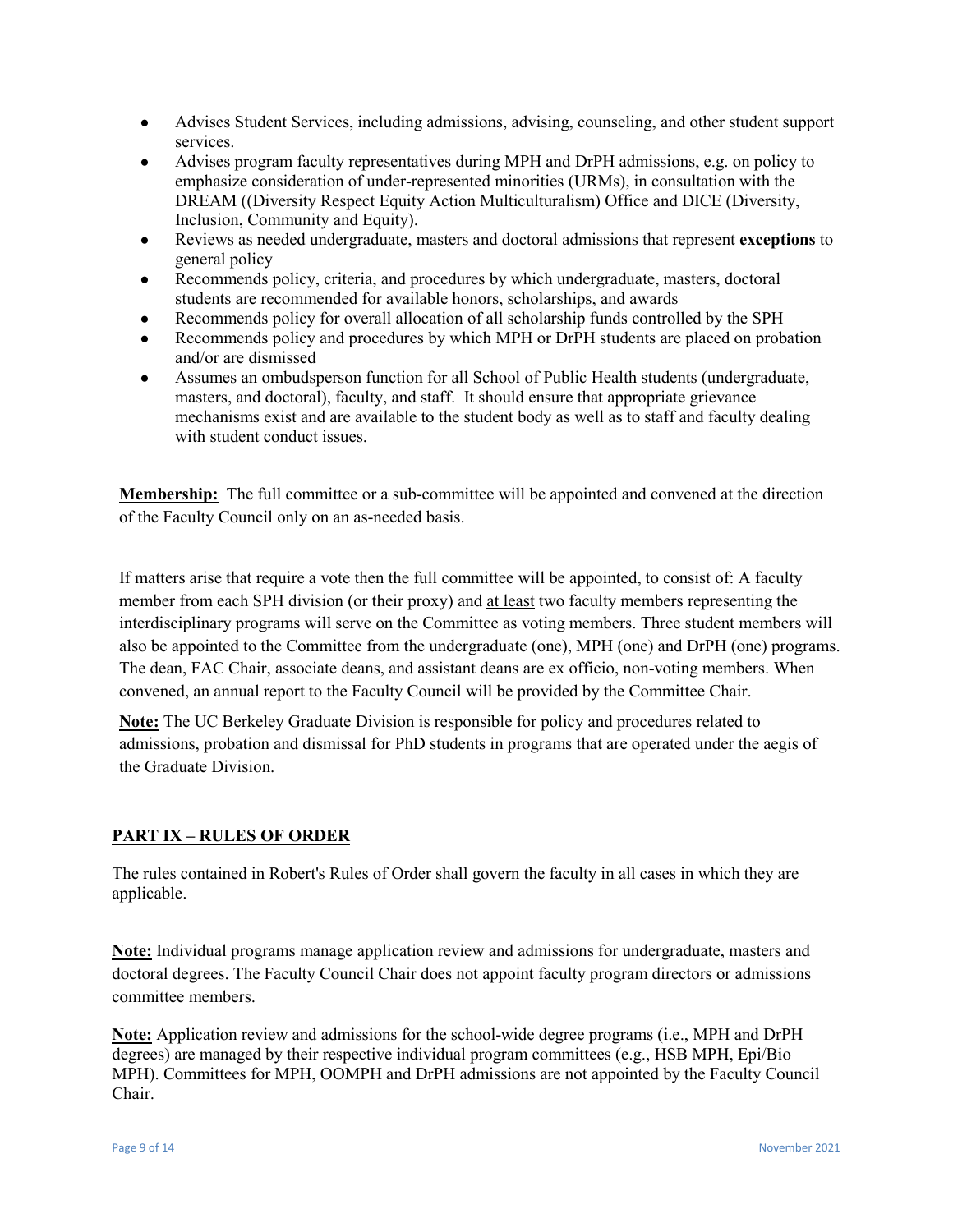# **APPENDIX I**

Q&A with UC System-wide Rule and Jurisdiction (UCRJ) Chair & UC Davis Professor of Philosophy George Mattey in spring 2018:

UCRJ renders the following advice concerning the questions posed to it by the Faculty of the School of Public Health, Berkeley Division.

#### SPH Faculty Chair Nuru-Jeter:

"1. May the Senate faculty extend to non-Senate faculty the right to receive notices of meetings, have access to meeting materials, and have the privilege of the floor at departmental meetings:

- a. for non-personnel departmental matters?
- b. for non-Senate personnel matters?"

# George Mattey:

"UCRJ opines that Senate faculty may extend to non-Senate faculty the *privilege* of receiving notices of meetings, access to meeting materials, and attending meetings (the latter being "privilege of the floor"). In addition, the privilege of speaking at meetings may be extended. These privileges may be extended both for non-personnel departmental matters and for non-Senate personnel matters.

Senate Bylaw 35.C.2 grants voting rights to non-Senate members under certain specified conditions. Implicit in the right to vote on any given matter is the right to receive notices of meetings, having access to meeting materials, and having the privileges of attending and speaking at meetings regarding that matter.

UCRJ has found no Bylaw or Legislative Ruling that would prohibit the extension of these privileges where voting rights are restricted to members of the Senate. An example is Legislative Ruling 5.67, which prohibits the extension of permission to vote to non-Senate members in department meetings. No mention is made there of any restriction of consultative activities leading up to voting."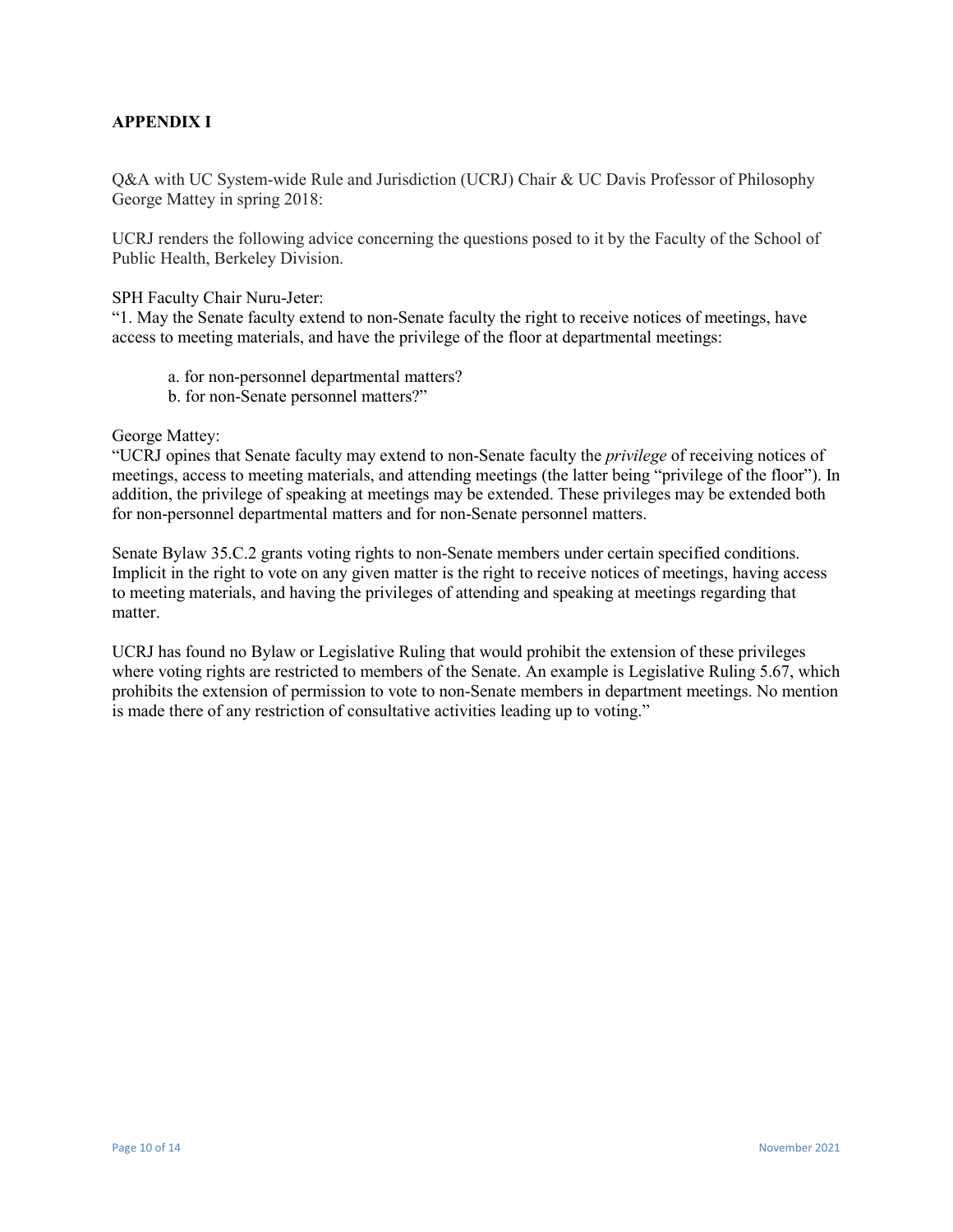# **APPENDIX II**

# **Faculty Echelons**

Non Ladder Rank Faculty Titles (with Academic Senate Privilages)

Ladder Rank Professorate (with Academic Senate Privilages)

Tenured Ladder Rank Professorate (with Academic Senate Privilages)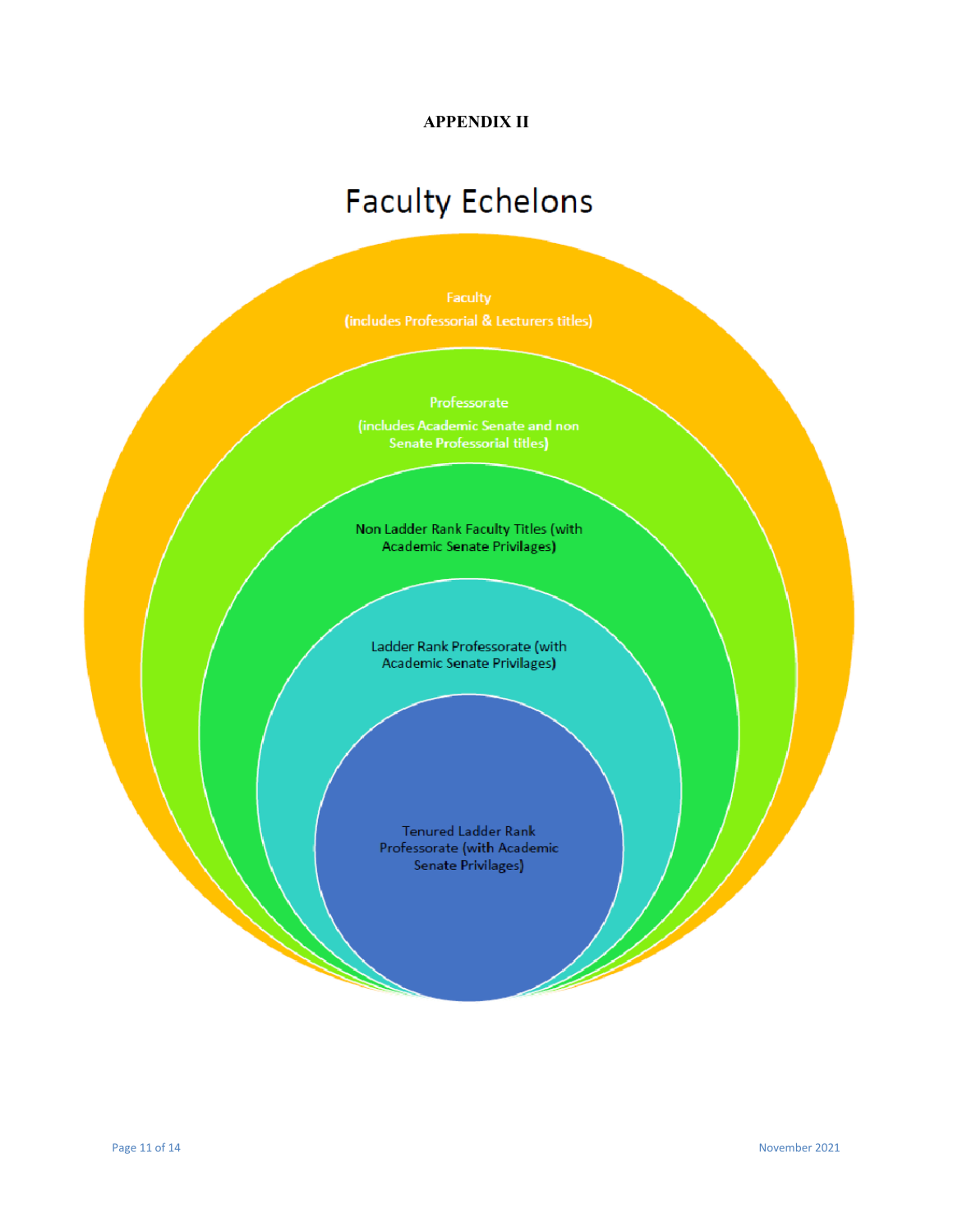# **APPENDIX III**

# ACADEMIC APPOINTMENT TYPES

#### **Senate Academic Faculty Titles:**

- Ladder rank professors (budgeted FTE positions, regardless of rank)
- Professor in Residence (soft money positions, with the potential of funding support from endowments, etc.)
- Professor of Clinical (soft money positions, teaching in a clinical setting, may be supported by endowments, etc.)
- Lecturers with Security of Employment (budgeted FTE positions that require the unit to give up a ladder rank FTE position, SPH doesn't have any lecturer SOEs, not members of the lecturers union)

# **Non-Senate Academic Faculty Titles:**

- Adjunct Professor title series
- Health Sciences Clinical Professor title series
- Continuing Lecturers (lecturers who have taught at least 6yrs (12 semesters) and successful undergone an excellence review, members of the lecturers union)
- Pre-6 Lecturers (lecturers who are hired on a semester by semester basis who have taught fewer than 12 semesters, members of the lecturers union)

# **Non-Senate Research Academic Titles (not considered to be faculty positions):**

- Academic Coordinator title series
- Coordinators of Public Program title series
- Postdoc title series
- Project Scientist title series
- Researcher title series
- Specialist title series

#### **Retired Faculty:**

Emeritus status: Senate faculty titles (ladder rank professors, professors in residence, professor of clinical, etc.) automatically receive emeritus status upon retirement and hold this title until death. The chancellor may approve exceptional emeritus status for other academic titles.

Professor of the Graduate School (PGS): A PGS is expected to be engaged in research, to contribute with distinction to a graduate program, and to be in residence for the equivalent of one semester during each academic year in which the PGS title is held. This is an unpaid title open only to ladder rank faculty. A PGS will be deemed to have been recalled to active service for purposes of determining departmental voting rights under Senate By-Law 55.D. More details can be found here: <https://ofew.berkeley.edu/welfare/retirement/professor-graduate-school>

Recall Appointments: Academic employees who have retired from a UC academic appointment may be recalled for up to 43% of full-time effort. Retired academic employees may be recalled to conduct research, to teach courses, or provide service to the university, or a combination of types of activity.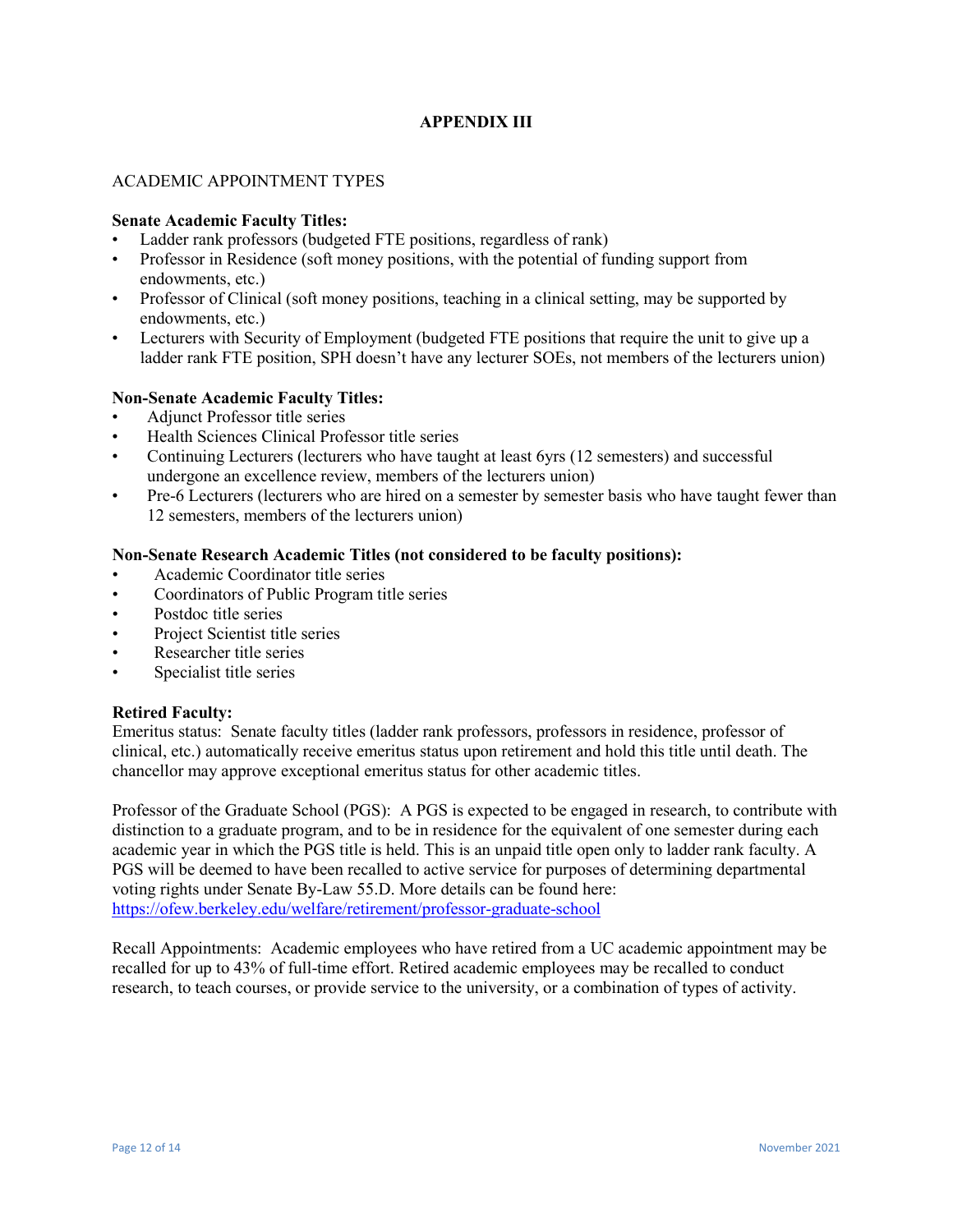# **APPENDIX IV**

# Table Detailing Discussion and Voting on Academic Personnel Items Spring 2018

| <b>Action:</b>                                                                                               | <b>Participation in Case</b><br><b>Discussion:</b>                                                                                                                                                                          | <b>Who Can Vote:</b>                                                                                                                                                         |
|--------------------------------------------------------------------------------------------------------------|-----------------------------------------------------------------------------------------------------------------------------------------------------------------------------------------------------------------------------|------------------------------------------------------------------------------------------------------------------------------------------------------------------------------|
| All new appointments that<br>confer membership in the<br><b>Academic Senate</b>                              | All non emeri<br>tae/i Academic Senate members<br>Recalled emeritae/i professors*                                                                                                                                           | Ladder rank and non-ladder rank<br>Academic Senate professors at all<br>ranks                                                                                                |
|                                                                                                              | Non-Senate faculty at all ranks<br>may participate in the open<br>portion of the case discussion.                                                                                                                           |                                                                                                                                                                              |
| All new non-Senate<br>professorial appointments                                                              | All non emeritae/i Academic<br>Senate members<br>Recalled emeritae/i professors*                                                                                                                                            | Ladder rank faculty at all ranks and<br>and non-ladder rank Academic<br>Senate professors at the rank of<br>associate and full                                               |
|                                                                                                              | Non-Senate faculty at all ranks<br>may participate in the open<br>portion of the case discussion.                                                                                                                           | Non-Senate professors may provide<br>an advisory vote on new non-Senate<br>appointment cases.                                                                                |
| <b>Mid-Career Reviews</b><br>(Academic Senate and non-<br>Senate professorial titles)                        | All non emeritae/i Academic<br>Senate members at the rank of<br>associate and full                                                                                                                                          | All non emertae/i Academic Senate<br>members at the rank of associate<br>and full                                                                                            |
|                                                                                                              | Recalled emeritae/i professors <sup>*</sup><br>Pertaining to non-Senate<br>promotion cases, non-Senate<br>professors at the rank of<br>associate and full may<br>participate in the open portion<br>of the case discussion. | Pertaining to non-Senate mid-career<br>cases, non-Senate professors at the<br>rank of associate and full may<br>provide an advisory vote on non-<br>senate Mid-Career cases. |
| Promotion to the rank of<br>associate (both Academic<br><b>Senate and non-Senate</b><br>professorial titles) | All non emeritae/i Academic<br>Senate members at the rank of<br>associate and full                                                                                                                                          | All non emertae/i Academic Senate<br>members at the rank of associate<br>and full.                                                                                           |
|                                                                                                              | Recalled emeritae/i professors*<br>Pertaining to non-Senate<br>promotion cases, non-Senate<br>professors at the rank of<br>associate may participate in the                                                                 | Pertaining to non-Senate promotion<br>cases, non-Senate professors at the<br>rank of associate and full may<br>provide an advisory vote on non-<br>senate promotion cases    |